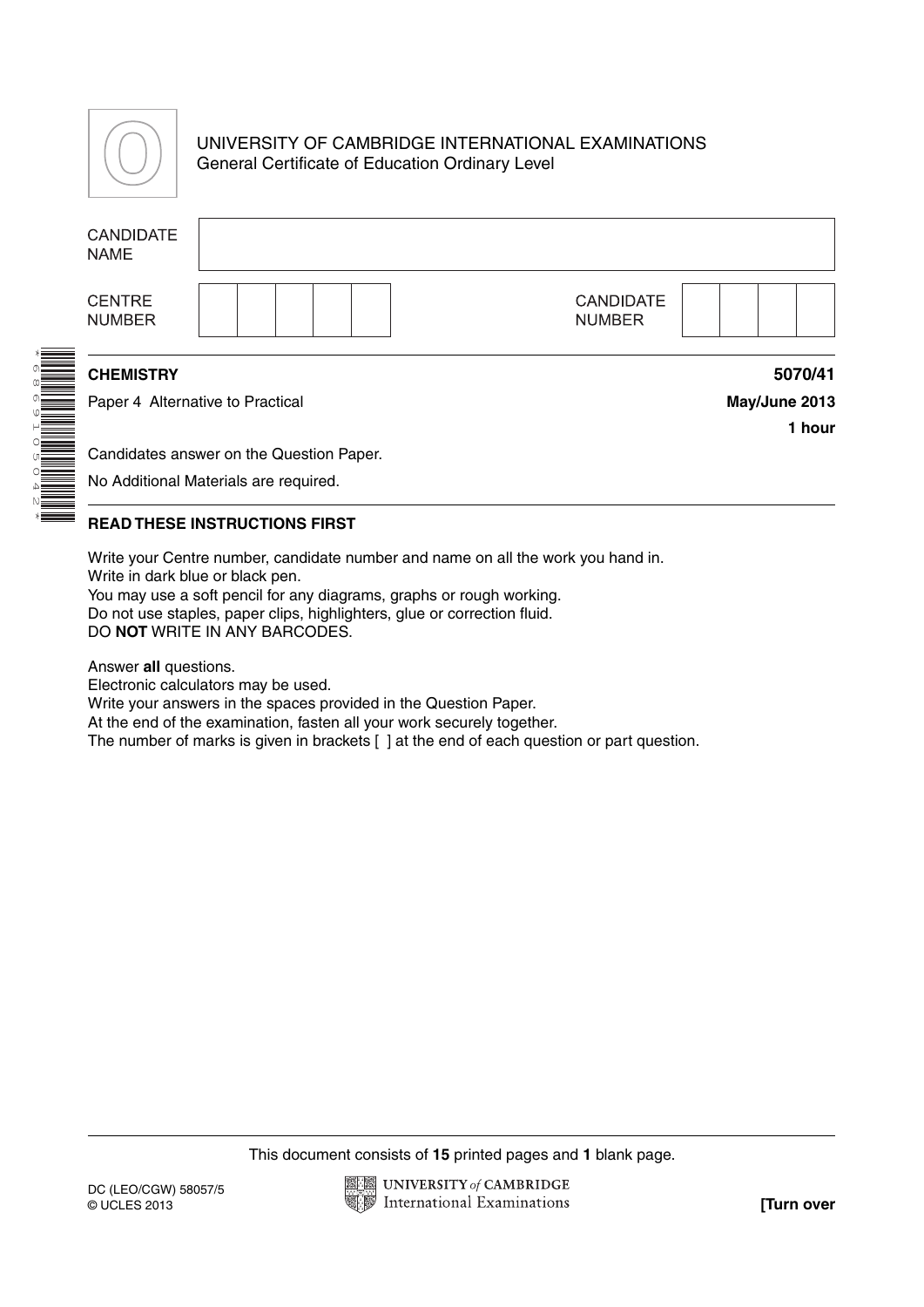*For Examiner's Use* **1** A student heats some sodium hydrogencarbonate in the apparatus shown below. The reaction produces carbon dioxide.

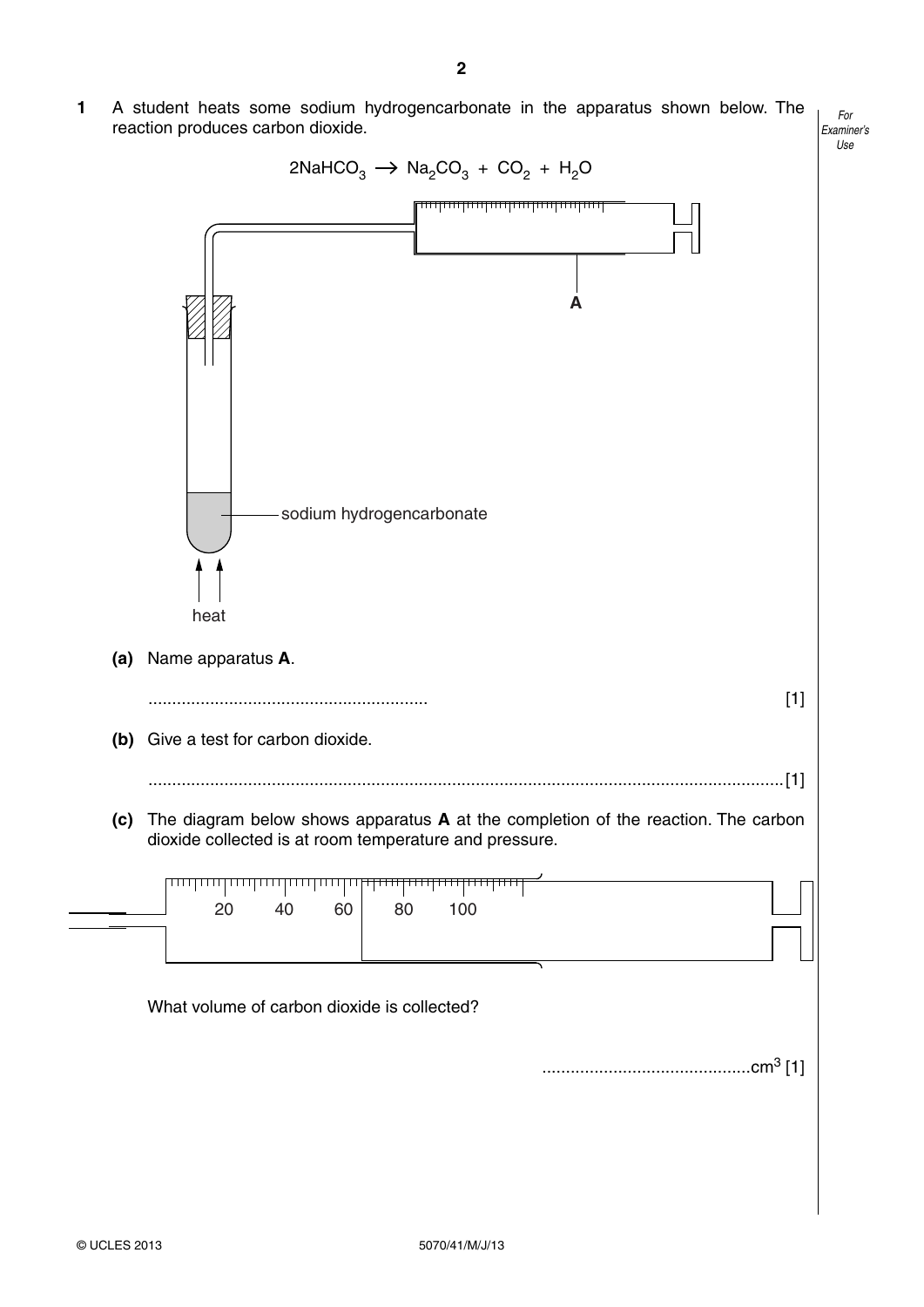| (d) |       | Using your answer to $(c)$ , calculate the number of moles of carbon dioxide collected,<br>measured at room temperature and pressure.<br>(One mole of a gas occupies 24 000 cm <sup>3</sup> at room temperature and pressure.) | For<br>Examiner's<br>Use |
|-----|-------|--------------------------------------------------------------------------------------------------------------------------------------------------------------------------------------------------------------------------------|--------------------------|
|     |       |                                                                                                                                                                                                                                |                          |
| (e) | (i)   | Using the equation for the reaction and your answer to $(d)$ calculate the number of<br>moles of sodium hydrogencarbonate used in the experiment.                                                                              |                          |
|     |       |                                                                                                                                                                                                                                |                          |
|     | (ii)  | Calculate the relative formula mass of sodium hydrogencarbonate.<br>$[A_r: H, 1; C, 12; O, 16; Na, 23]$                                                                                                                        |                          |
|     |       |                                                                                                                                                                                                                                |                          |
|     | (iii) | Using your answers to $(e)(i)$ and $(e)(ii)$ calculate the mass of sodium<br>hydrogencarbonate used in the experiment.                                                                                                         |                          |
|     |       |                                                                                                                                                                                                                                |                          |
|     |       |                                                                                                                                                                                                                                |                          |
|     |       | [Total: 7]                                                                                                                                                                                                                     |                          |
|     |       |                                                                                                                                                                                                                                |                          |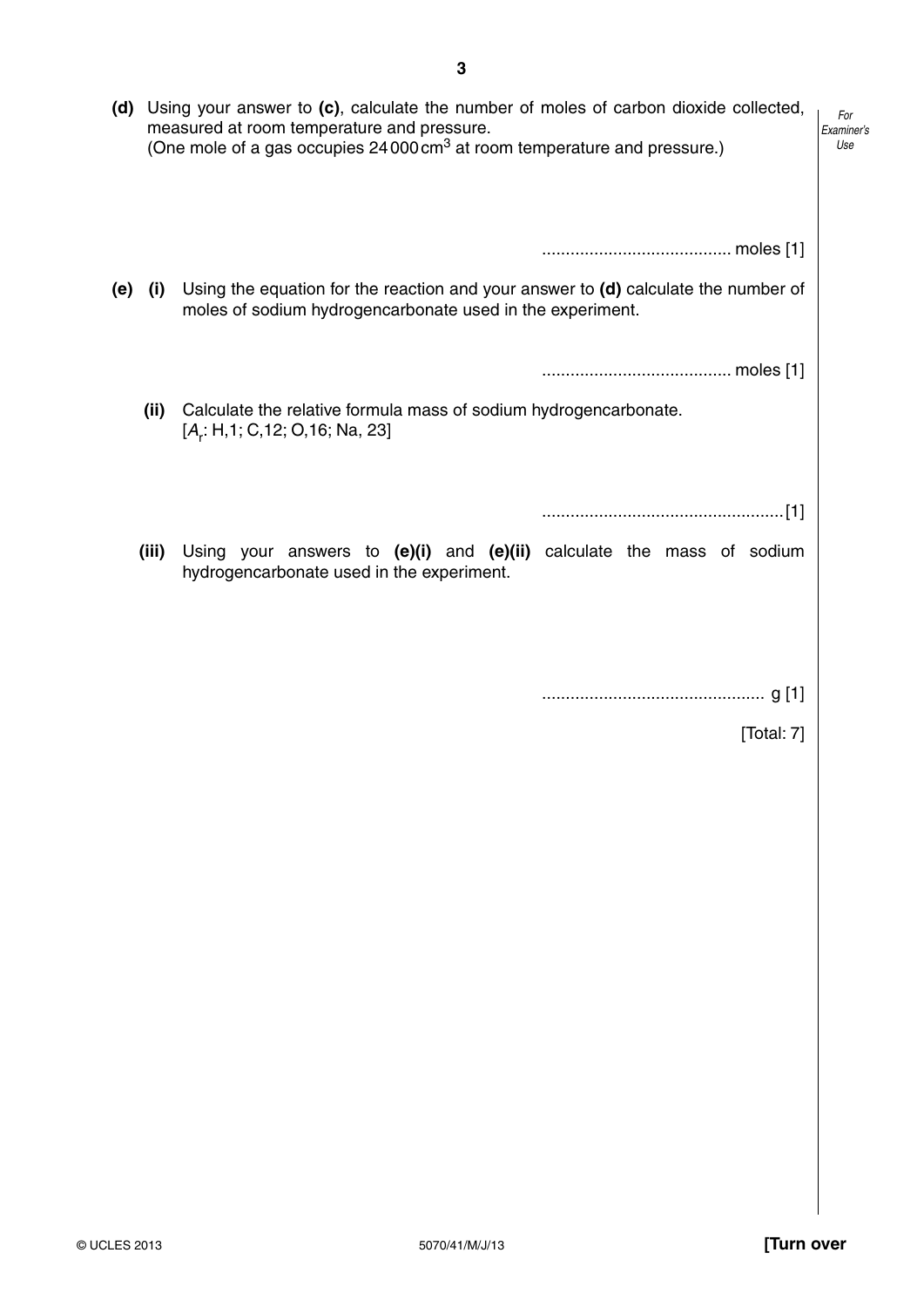*For*

*Use*

**2** A student does an experiment as shown in the diagram below.

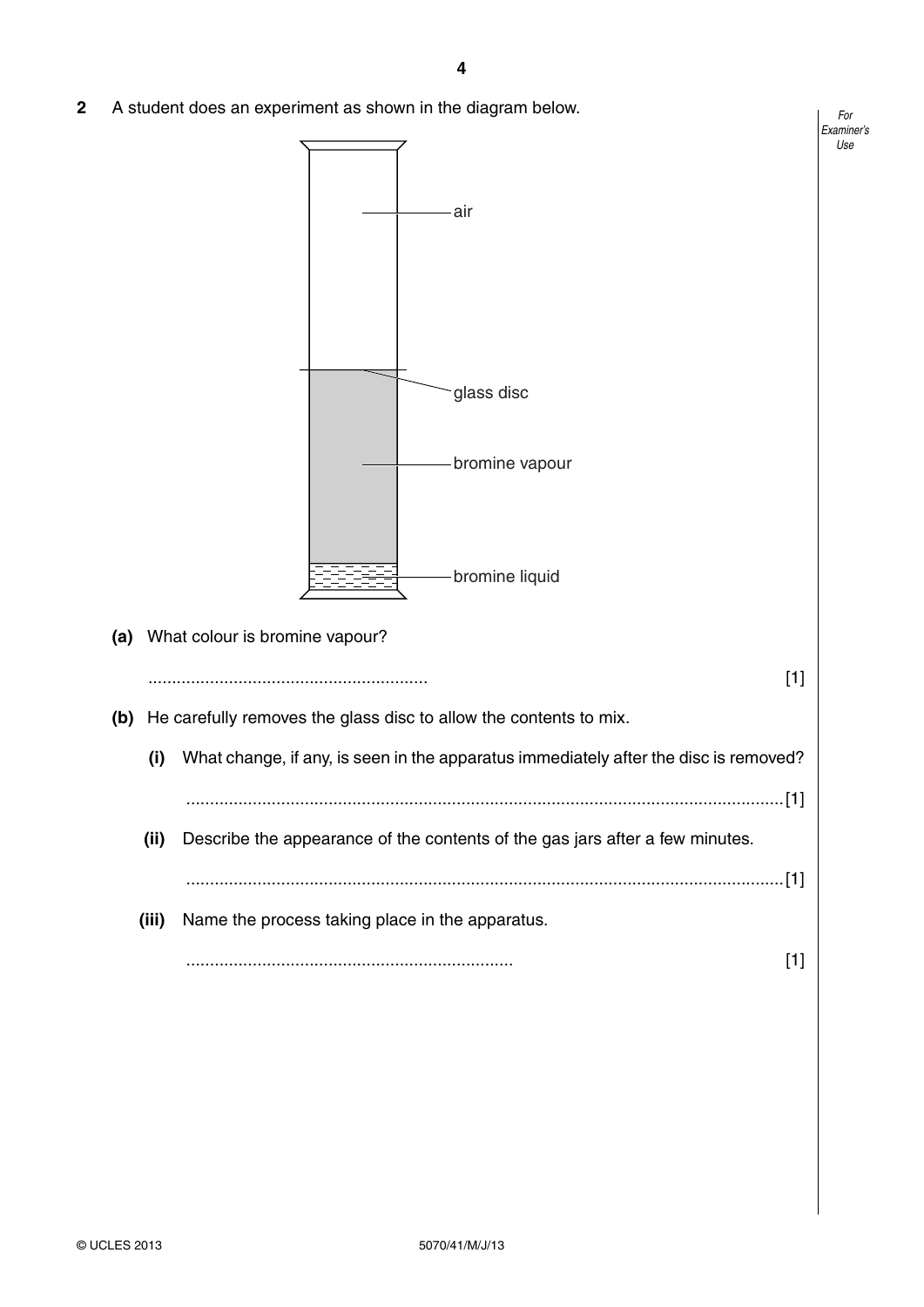| (c) | (i)  | Draw an unbranched and a branched structure of the alkene, $C_4H_8$ , showing all the<br>bonds between the atoms. | For<br>Examiner's<br>Use |
|-----|------|-------------------------------------------------------------------------------------------------------------------|--------------------------|
|     |      | unbranched                                                                                                        |                          |
|     |      | branched                                                                                                          |                          |
|     |      | [2]                                                                                                               |                          |
|     | (ii) | How do the two structures in (c)(i) show that alkenes are unsaturated?                                            |                          |
|     |      |                                                                                                                   |                          |
| (d) | (i)  | How will aqueous bromine show that a compound is unsaturated?                                                     |                          |
|     |      |                                                                                                                   |                          |
|     |      |                                                                                                                   |                          |
|     |      |                                                                                                                   |                          |
|     | (ii) | Construct an equation for the reaction between $C_4H_8$ and aqueous bromine.                                      |                          |
|     |      |                                                                                                                   |                          |
|     |      | [Total: $9$ ]                                                                                                     |                          |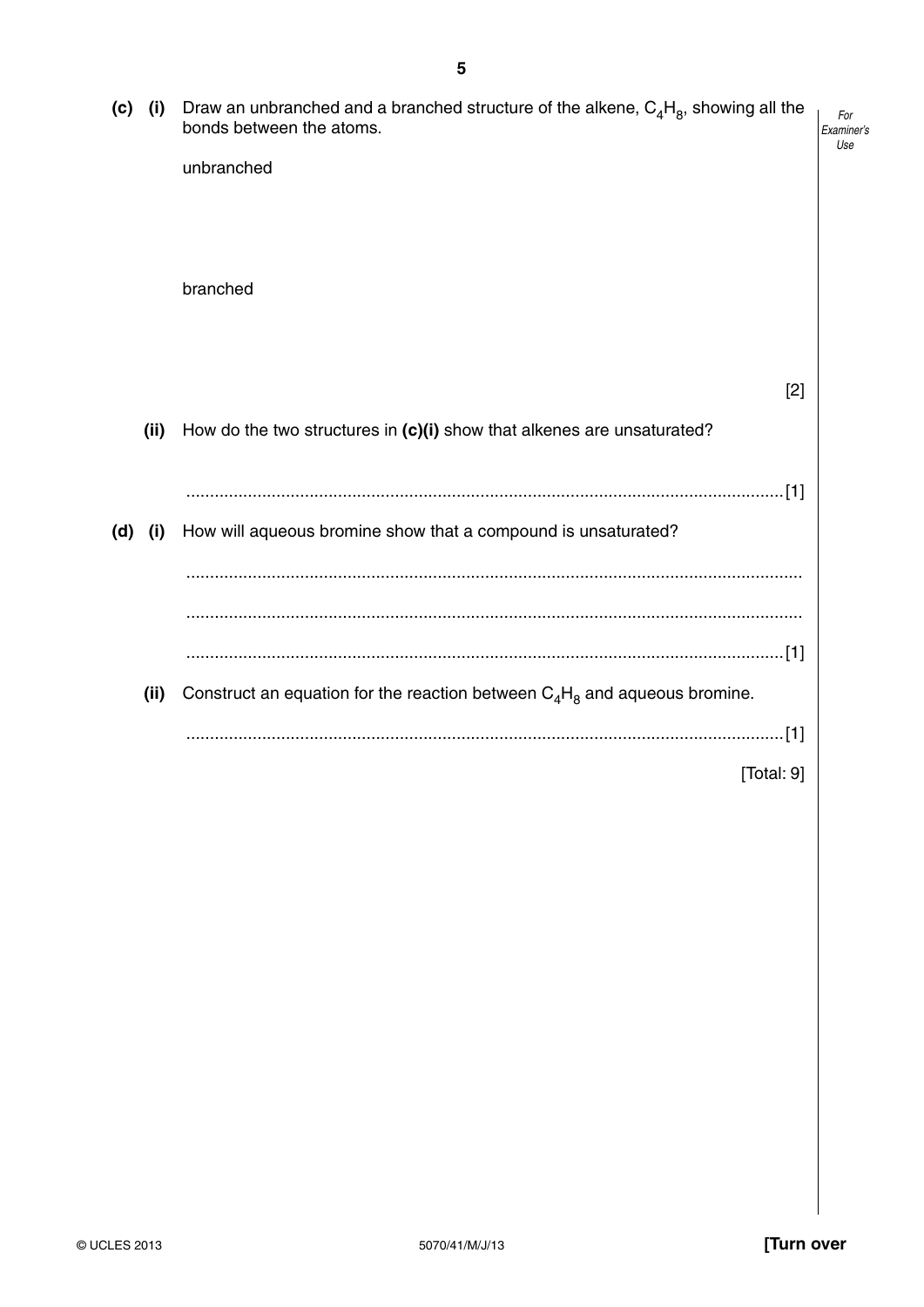In questions **3** to **7** inclusive place a tick (✓) in the box against the correct answer.

- **3** Which of the following reactions involving ethanol is **not** correct?
	- **(a)** Ethanol can be produced by the catalytic addition of steam to ethene.
	- **(b)** Complete combustion of ethanol produces carbon dioxide and water.
	- **(c)** Ethanoic acid is formed by the reduction of ethanol.
	- **(d)** Ethanol reacts with carboxylic acids to produce esters.

[Total: 1]

*For Examiner's Use*

**4** Which gas changes the colour of acidified potassium dichromate(VI) from orange to green?

- **(a)** ammonia
- **(b)** chlorine
- **(c)** hydrogen
- **(d)** sulfur dioxide

[Total: 1]

**5** The diagram below shows the result of a paper chromatography experiment to find the  $R_f$ value of substance **X**.



From this experiment, the  $R_{\text{f}}$  value of **X** is approximately

- **(a)** 0.2.
- **(b)** 0.5.  **(c)** 0.8.
- **(d)** 1.0.

[Total: 1]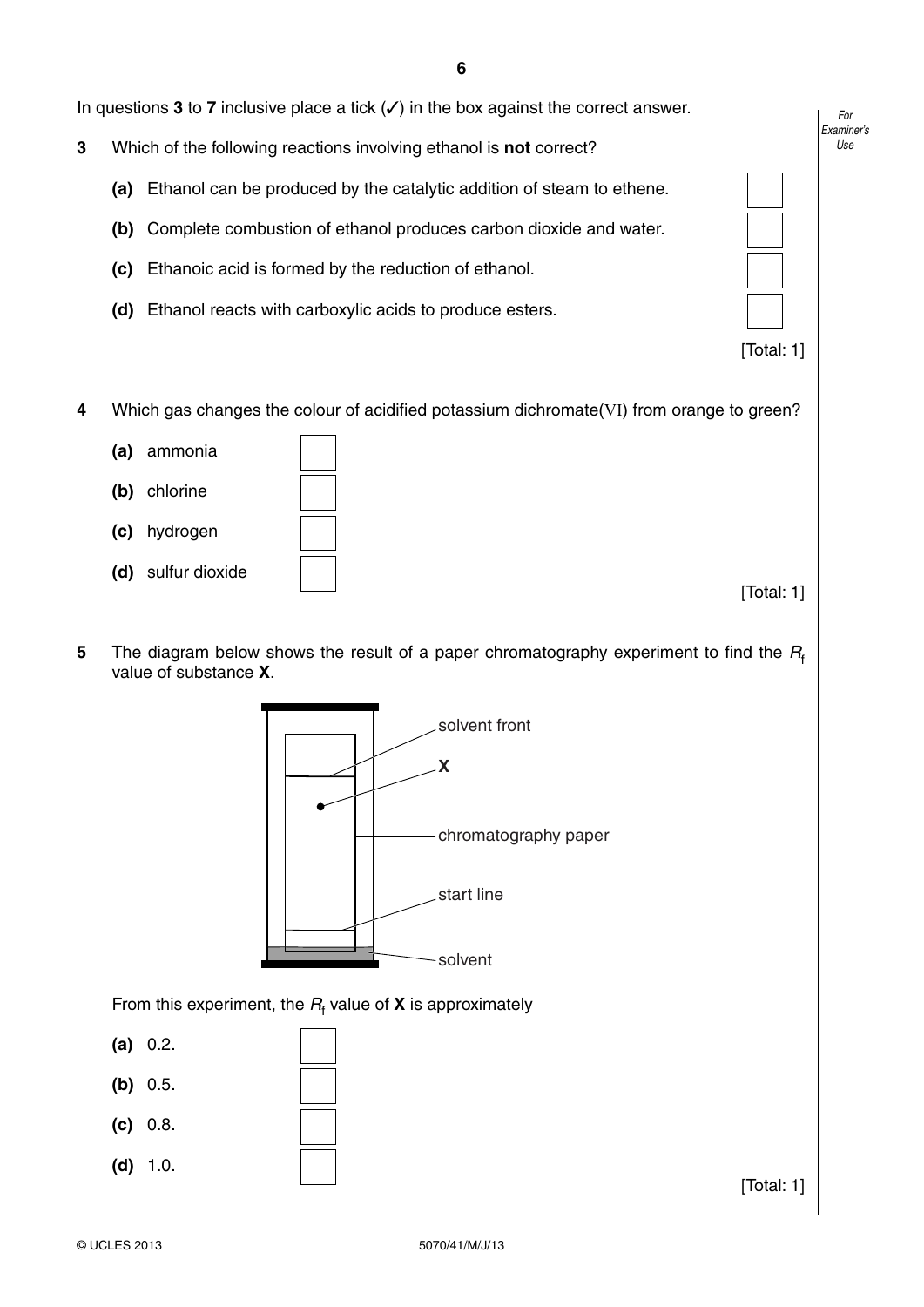- **6** A student finds that a hydrocarbon contains 88.9% by mass of carbon. What is its empirical formula? [*A*r : H, 1; C, 12]
	- **(a)**  $CH<sub>2</sub>$  $(b)$   $CH<sub>3</sub>$ **(c)**  $C_2H_3$ **(d)**  $C_2H_5$

[Total: 1]

**7** Aqueous sodium hydroxide reacts with sulfuric acid.

$$
2NaOH + H2SO4 \rightarrow Na2SO4 + 2H2O
$$

Which of the following aqueous solutions of sodium hydroxide will produce 1.42 g of sodium sulfate when reacting with excess sulfuric acid? [*M<sub>r</sub>*: Na<sub>2</sub>SO<sub>4</sub>, 142]

 **(a)** 100 cm3 of 0.100 mol / dm3 of sodium hydroxide

 **(b)** 50 cm3 of 0.200 mol / dm3 of sodium hydroxide

- **(c)** 50 cm3 of 0.400 mol / dm3 of sodium hydroxide
- **(d)** 100 cm3 of 0.050 mol / dm3 of sodium hydroxide

[Total: 1]

*For Examiner's Use*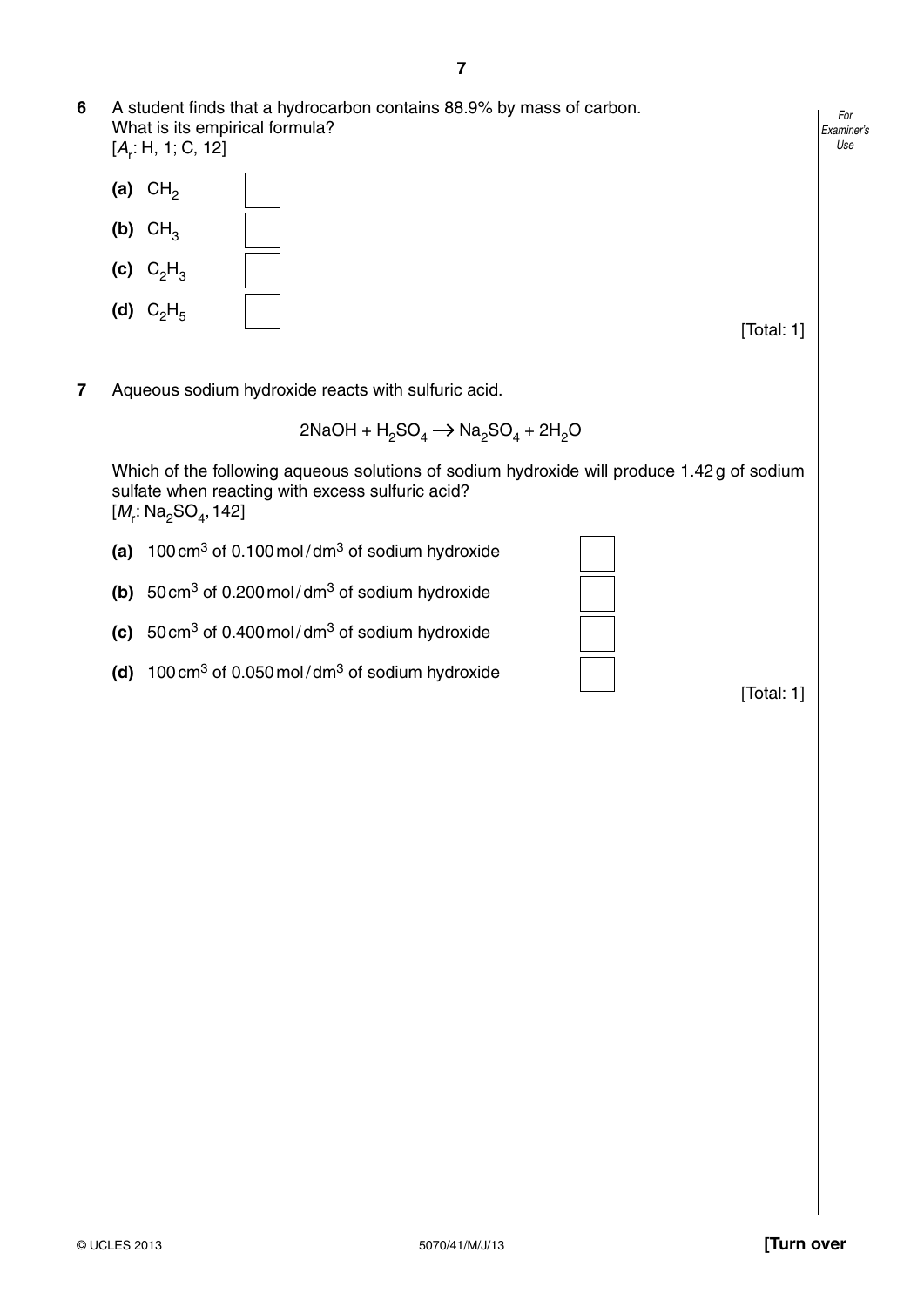**8** Iron(II) sulfate crystals have the formula  $FeSO<sub>4</sub>$ .**x**H<sub>2</sub>O, where **x** is a whole number.

*Use* A student determines the value of **x** using aqueous 0.0200 mol / dm3 potassium manganate(VII), **F**.

Potassium manganate(VII), which is purple, oxidises iron(II) ions to iron(III) ions.

 **(a)** A sample of iron(II) sulfate crystals is added to a previously weighed container which is then reweighed.

mass of container  $+$  crystals  $= 10.94 g$  $mass of container = 5.98 g$ 

Calculate the mass of iron(II) sulfate crystals used in the experiment.

............................................... g [1]

*For Examiner's*

 **(b)** The student transfers the sample of iron(II) sulfate crystals to a beaker and adds 100 cm<sup>3</sup> of dilute sulfuric acid. The solution is made up to  $250 \text{ cm}^3$  with distilled water and mixed well.

This is solution **G**.

Using a pipette, 25.0 cm3 of **G** is measured into a conical flask.

 **F** is put into a burette and run into the conical flask containing **G**.

What is the colour of the solution in the flask

- **(i)** before **F** is added, ..........................................
- 

 **(ii)** at the end-point? .......................................... [1]

 **(c)** The student does three titrations. The diagrams below show parts of the burette with the liquid levels at the beginning and end of each titration.

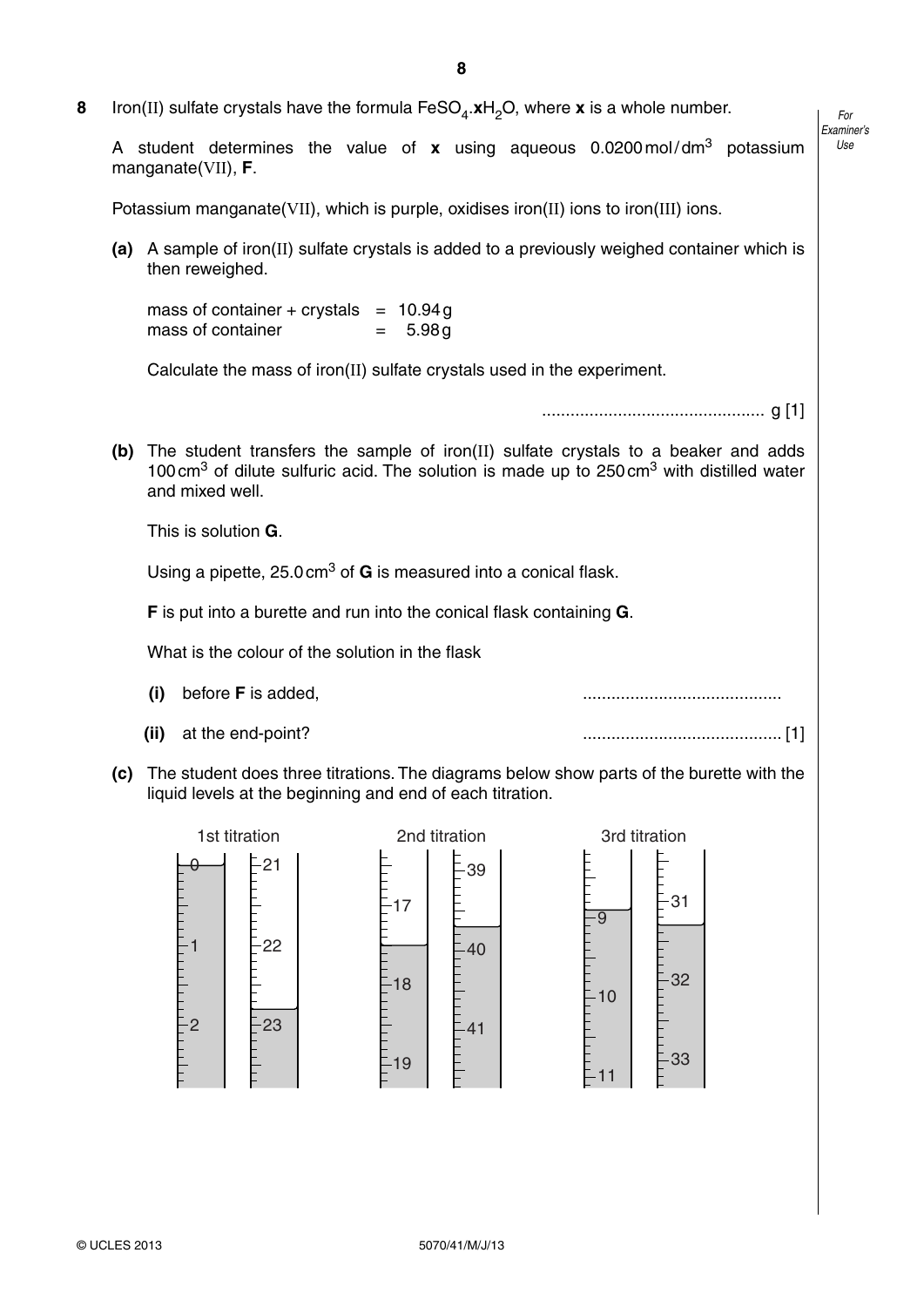|     |                                                                                                 |   |                |   |       | Examiner's<br>Use |
|-----|-------------------------------------------------------------------------------------------------|---|----------------|---|-------|-------------------|
|     | titration number                                                                                | 1 | $\overline{c}$ | 3 |       |                   |
|     | final burette reading / cm <sup>3</sup>                                                         |   |                |   |       |                   |
|     | initial burette reading / $cm3$                                                                 |   |                |   |       |                   |
|     | volume of F added / cm <sup>3</sup>                                                             |   |                |   |       |                   |
|     | best titration results $(\checkmark)$                                                           |   |                |   |       |                   |
|     | <b>Summary</b>                                                                                  |   |                |   |       |                   |
|     | Tick $(\checkmark)$ the best titration results.                                                 |   |                |   | $[4]$ |                   |
|     | <b>F</b> is 0.0200 mol/dm <sup>3</sup> potassium manganate(VII), KMnO <sub>4</sub> .            |   |                |   |       |                   |
|     | (d) Calculate the number of moles of $KMnO4$ present in the average volume of <b>F</b> .        |   |                |   |       |                   |
|     |                                                                                                 |   |                |   |       |                   |
|     |                                                                                                 |   |                |   |       |                   |
|     |                                                                                                 |   |                |   |       |                   |
|     | (e) Five moles of FeSO <sub>4</sub> react with one mole of KMnO <sub>4</sub> .                  |   |                |   |       |                   |
|     | Calculate the number of moles of $\text{FeSO}_4$ present in 25.0 cm <sup>3</sup> of <b>G</b> .  |   |                |   |       |                   |
|     |                                                                                                 |   |                |   |       |                   |
|     |                                                                                                 |   |                |   |       |                   |
|     |                                                                                                 |   |                |   |       |                   |
| (f) | Calculate the number of moles of FeSO <sub>4</sub> present in 250 cm <sup>3</sup> of <b>G</b> . |   |                |   |       |                   |
|     |                                                                                                 |   |                |   |       |                   |
|     |                                                                                                 |   |                |   |       |                   |
|     |                                                                                                 |   |                |   |       |                   |
|     | Using your answer to (f), calculate the mass of $FesO4$ in the original sample of               |   |                |   |       |                   |
| (g) | FeSO <sub>4</sub> .xH <sub>2</sub> O.                                                           |   |                |   |       |                   |
|     | [A, 0, 16, 5, 32, Fe, 56]                                                                       |   |                |   |       |                   |
|     |                                                                                                 |   |                |   |       |                   |
|     |                                                                                                 |   |                |   |       |                   |
|     |                                                                                                 |   |                |   |       |                   |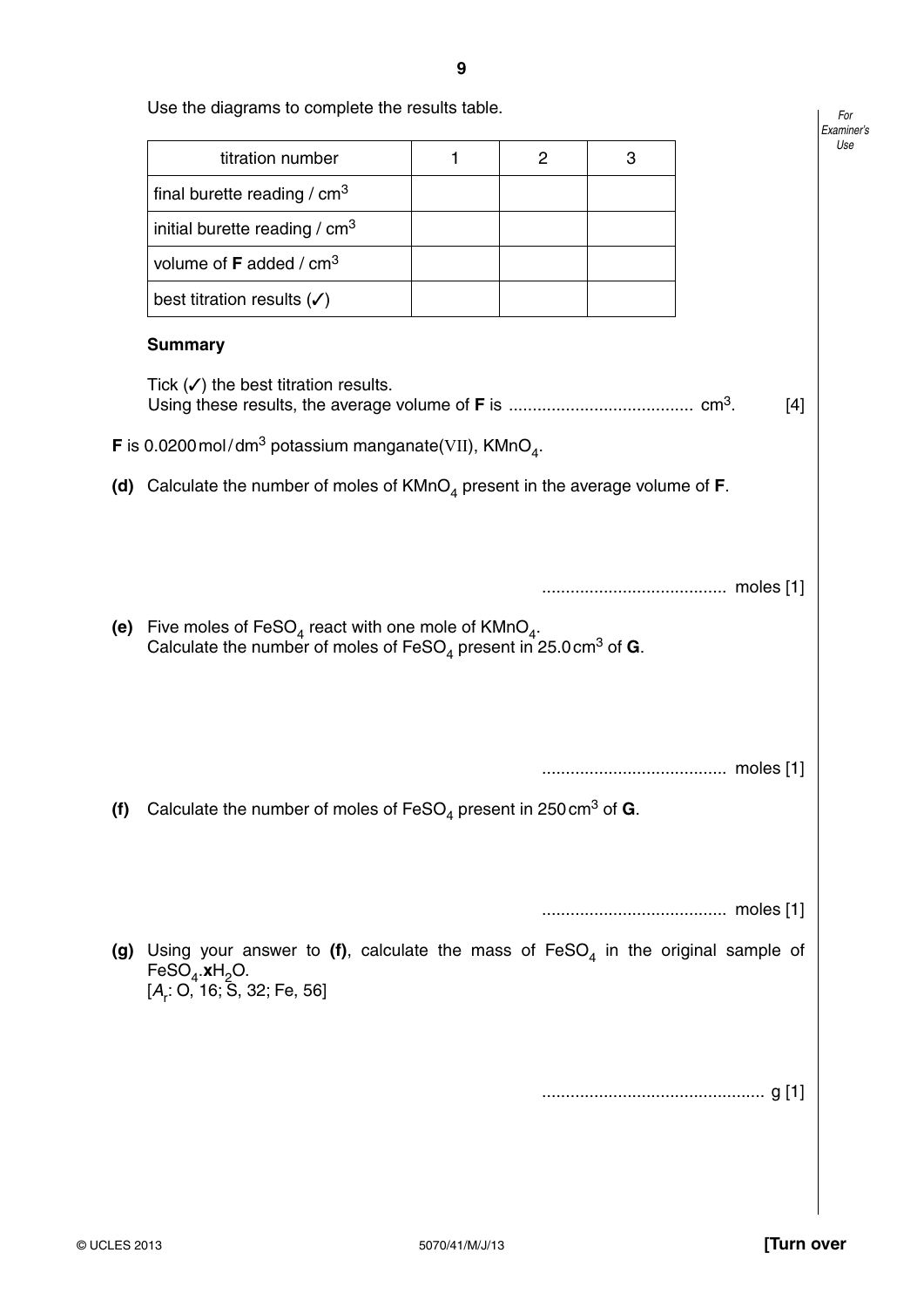|     |       | (h) Using your answers to (a) and (g), calculate the mass of water in the sample of<br>FeSO <sub>4</sub> .xH <sub>2</sub> O.                               | For<br>Examiner's<br>Use |
|-----|-------|------------------------------------------------------------------------------------------------------------------------------------------------------------|--------------------------|
|     |       |                                                                                                                                                            |                          |
| (i) |       | Using your answer to $(h)$ , calculate the number of moles of water in the sample of<br>$\mathsf{FeSO}_4.\mathsf{xH}_2\mathsf{O}.$<br>$[A_r; H, 1; O, 16]$ |                          |
|     |       |                                                                                                                                                            |                          |
| (j) |       | Using your answers to (f) and (i), calculate the number of moles of water combined with<br>one mole of FeSO <sub>4</sub> .                                 |                          |
|     |       | (k) State the value of x in the formula of $\text{FeSO}_4.\text{xH}_2\text{O}.$                                                                            |                          |
|     |       |                                                                                                                                                            |                          |
| (1) |       | When iron(II) sulfate crystals are left to stand in air a yellow solid forms on the surface<br>of the crystals.                                            |                          |
|     | (i)   | Suggest the identity of the yellow solid.                                                                                                                  |                          |
|     |       |                                                                                                                                                            |                          |
|     | (ii)  | Why is it formed?                                                                                                                                          |                          |
|     | (iii) | The yellow solid is dissolved in water. Aqueous sodium hydroxide is added.<br>What is seen?                                                                |                          |
|     |       |                                                                                                                                                            |                          |
|     |       | [Total: 17]                                                                                                                                                |                          |
|     |       |                                                                                                                                                            |                          |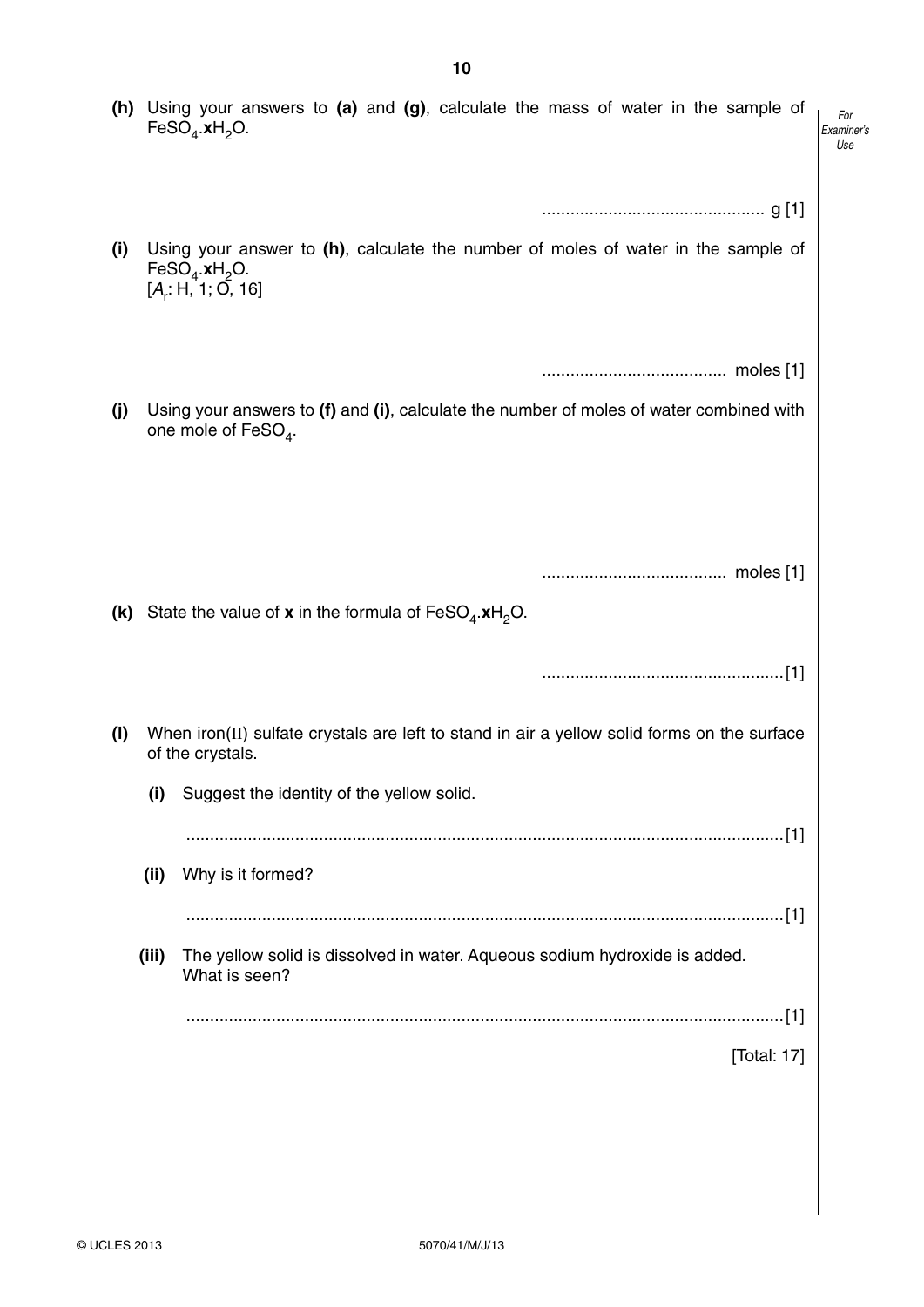- **9 W** is a compound which contains two ions.
	- Complete the table by adding the conclusion for test **(a)**, the observations for tests **(b)** and **(c)** and both the test and observation for test **(d)**.

*For Examiner's Use*

|     |                                                                                                                | test                                                                                     | observations                   | conclusions                                  |
|-----|----------------------------------------------------------------------------------------------------------------|------------------------------------------------------------------------------------------|--------------------------------|----------------------------------------------|
| (a) | W is dissolved in water<br>and the solution divided<br>into three parts for tests<br>$(b)$ , $(c)$ and $(d)$ . |                                                                                          | A coloured solution is formed. |                                              |
| (b) | (i)                                                                                                            | To the first part,<br>aqueous sodium<br>hydroxide is added<br>until a change is<br>seen. |                                | <b>W</b> contains $Cu^{2+}$ ions.            |
|     | (ii)                                                                                                           | An excess of<br>aqueous sodium<br>hydroxide is added<br>to the mixture<br>from $(i)$ .   |                                |                                              |
| (c) | (i)                                                                                                            | To the second part,<br>aqueous ammonia<br>is added until a<br>change is seen.            |                                |                                              |
|     | (ii)                                                                                                           | An excess of<br>aqueous ammonia<br>is added to the<br>mixture from (i).                  |                                | The presence of $Cu2+$ ions is<br>confirmed. |
| (d) |                                                                                                                |                                                                                          |                                | <b>W</b> contains $Cl$ <sup>-</sup> ions.    |
|     |                                                                                                                |                                                                                          |                                |                                              |

Conclusion: the formula of **W** is ..............................................

[Total: 9]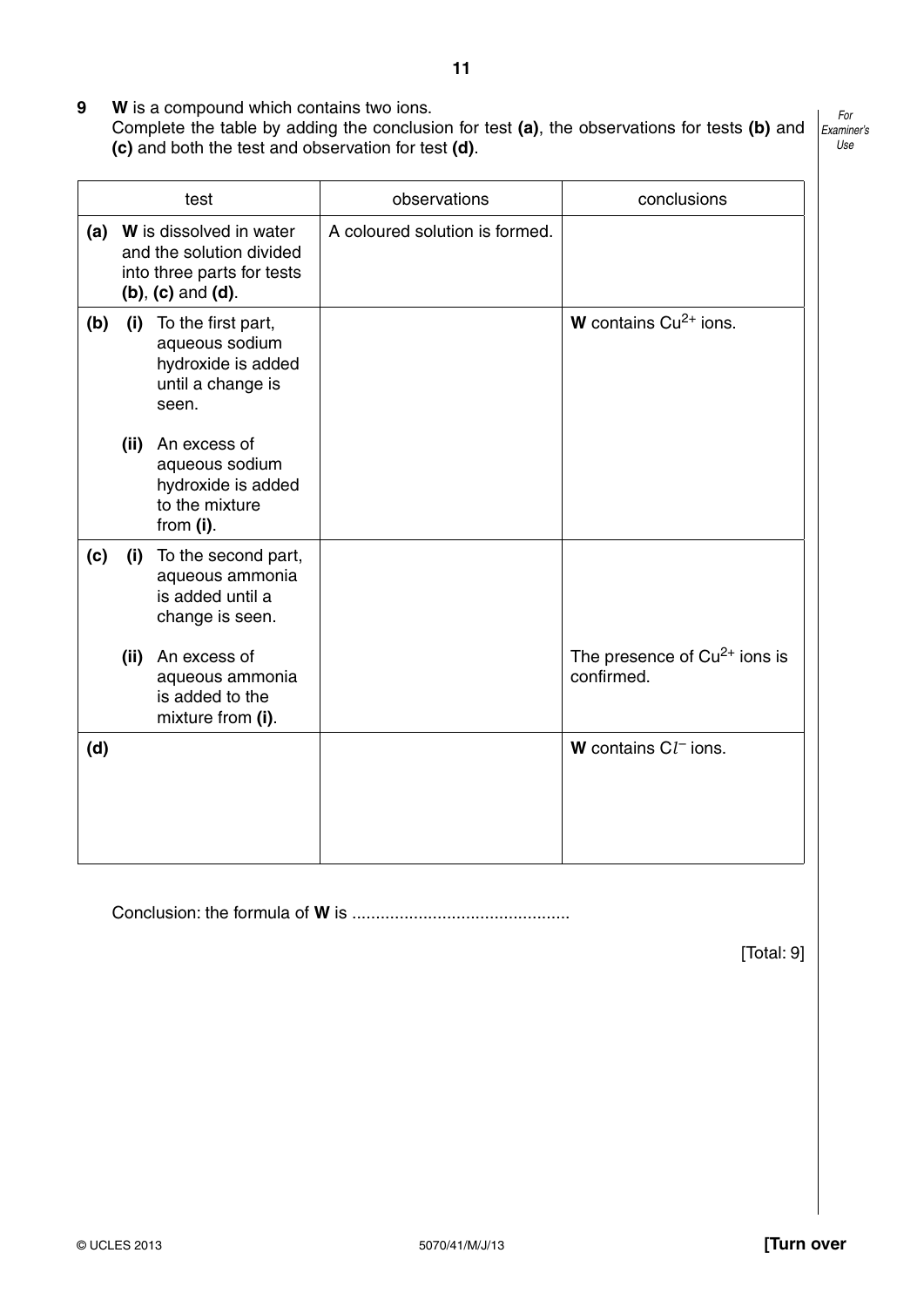**10** A student investigates the rise in temperature when different masses of magnesium are added to 50 cm<sup>3</sup> of hydrochloric acid.

The equation for the reaction is

$$
Mg + 2HCl \rightarrow MgCl2 + H2
$$

 **(a)** What general name is given to reactions in which there is a rise in temperature?

......................................................................................................................................[1]

50 cm3 of hydrochloric acid is poured into a beaker. A thermometer is placed in the acid. The initial temperature of the acid is 20.0 °C.

0.10 g of magnesium is added to the hydrochloric acid and the highest temperature reached is recorded.



The experiment is repeated for different masses of magnesium.

*For Examiner's Use*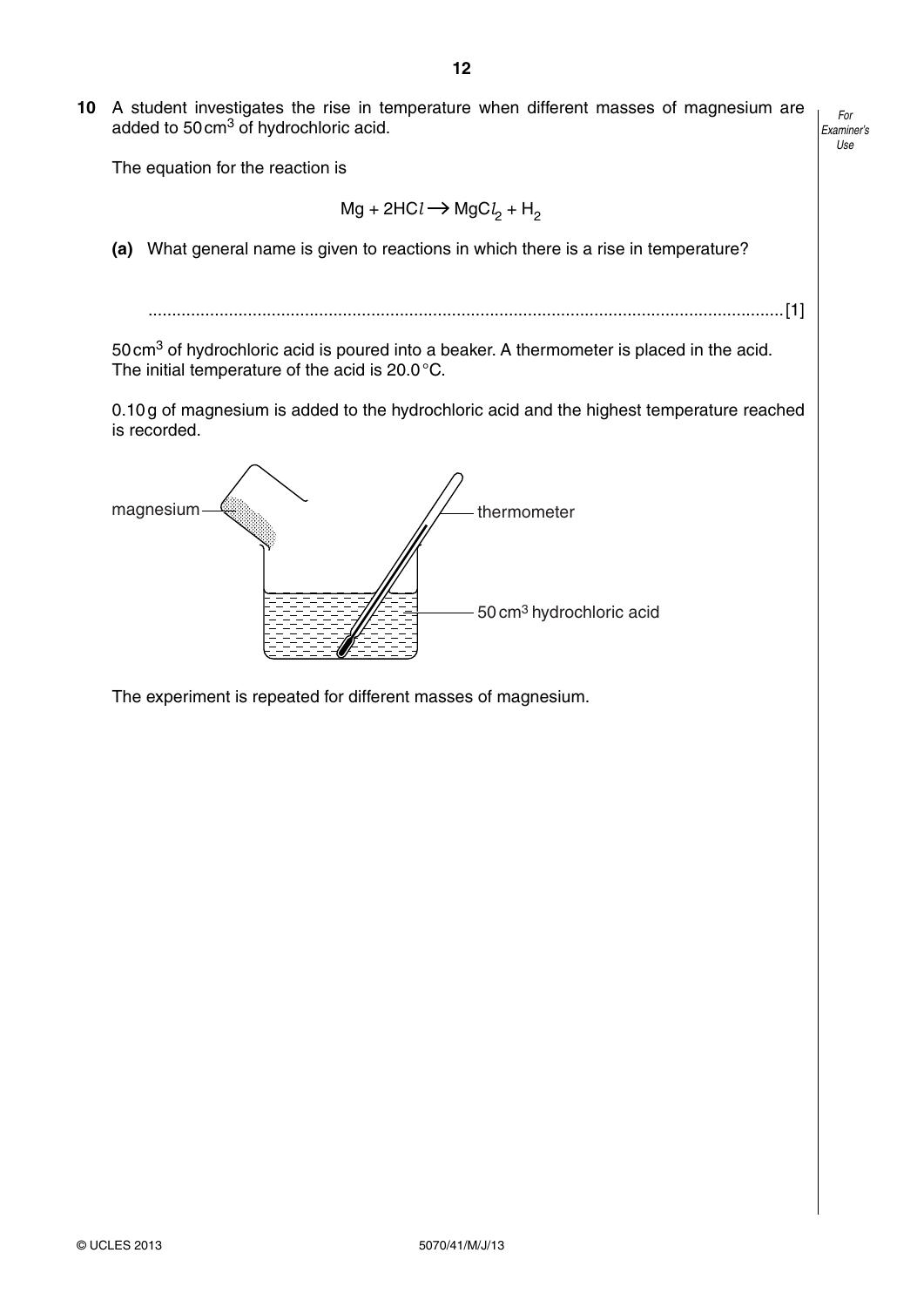The diagrams below show parts of the thermometer stem giving the highest temperature reached after each addition of magnesium.



 **(b)** Use the thermometer readings to complete the following table.

| mass of magnesium<br>g | initial temperature<br>of hydrochloric acid<br>/ °C | highest<br>temperature of mixture<br>/ °C | rise in<br>temperature<br>/ °C |
|------------------------|-----------------------------------------------------|-------------------------------------------|--------------------------------|
| 0.10                   | 20.0                                                | 23.4                                      | 3.4                            |
| 0.20                   | 20.0                                                |                                           |                                |
| 0.30                   | 20.0                                                |                                           |                                |
| 0.40                   | 20.0                                                |                                           |                                |
| 0.50                   | 20.0                                                |                                           |                                |
| 0.60                   | 20.0                                                | 35.5                                      | 15.5                           |

[2]

**13**

*For Examiner's Use*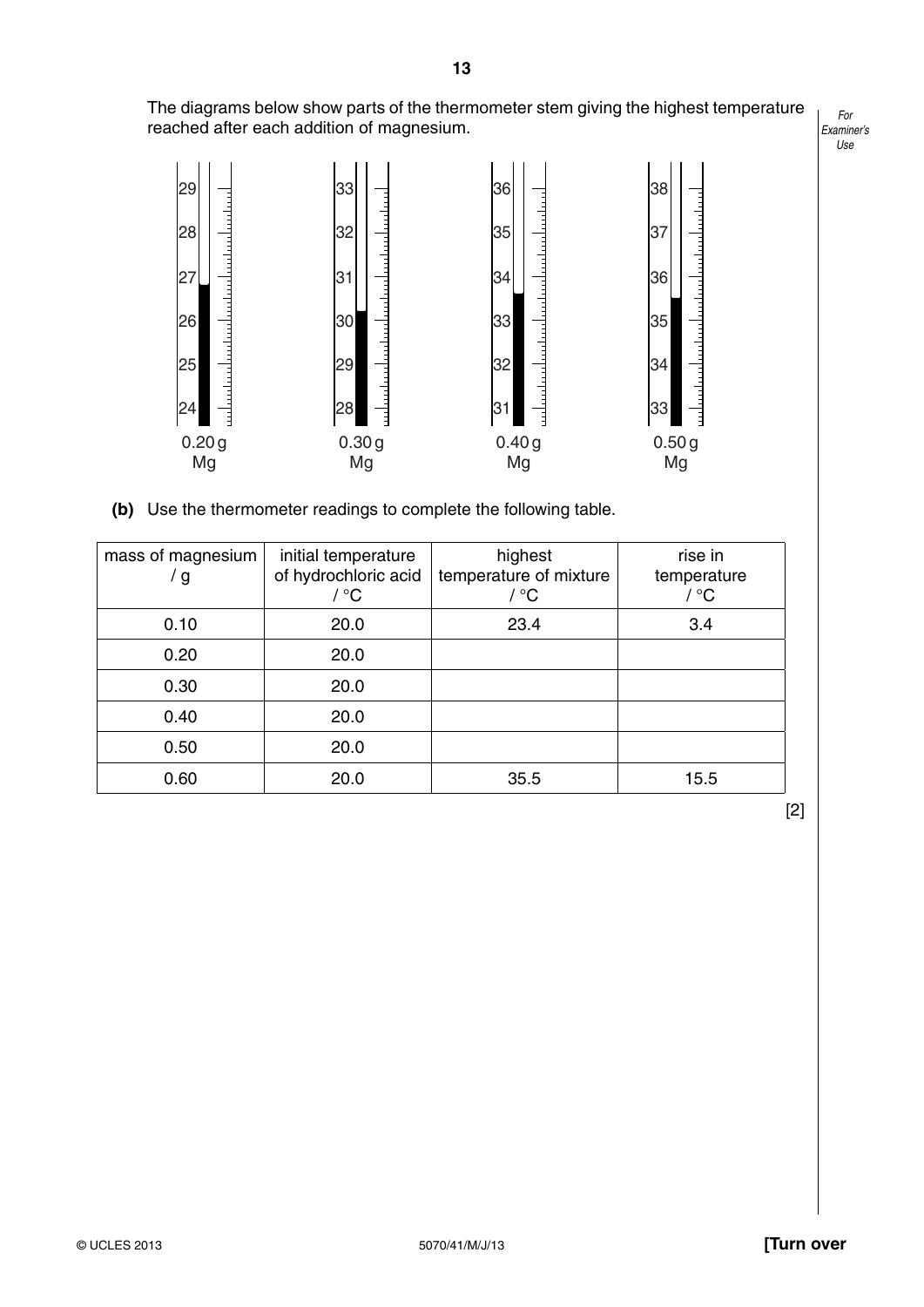**(c)** Plot the results on the grid. Draw two intersecting straight lines through the points.





**(d)** (i) What is the rise in temperature when 0.25 g of magnesium is added to 50 cm<sup>3</sup> of hydrochloric acid?

..............................................°C [1]

 **(ii)** What is the highest temperature of the solution when 0.35 g of magnesium is added to 50 cm<sup>3</sup> of hydrochloric acid?

..............................................°C [1]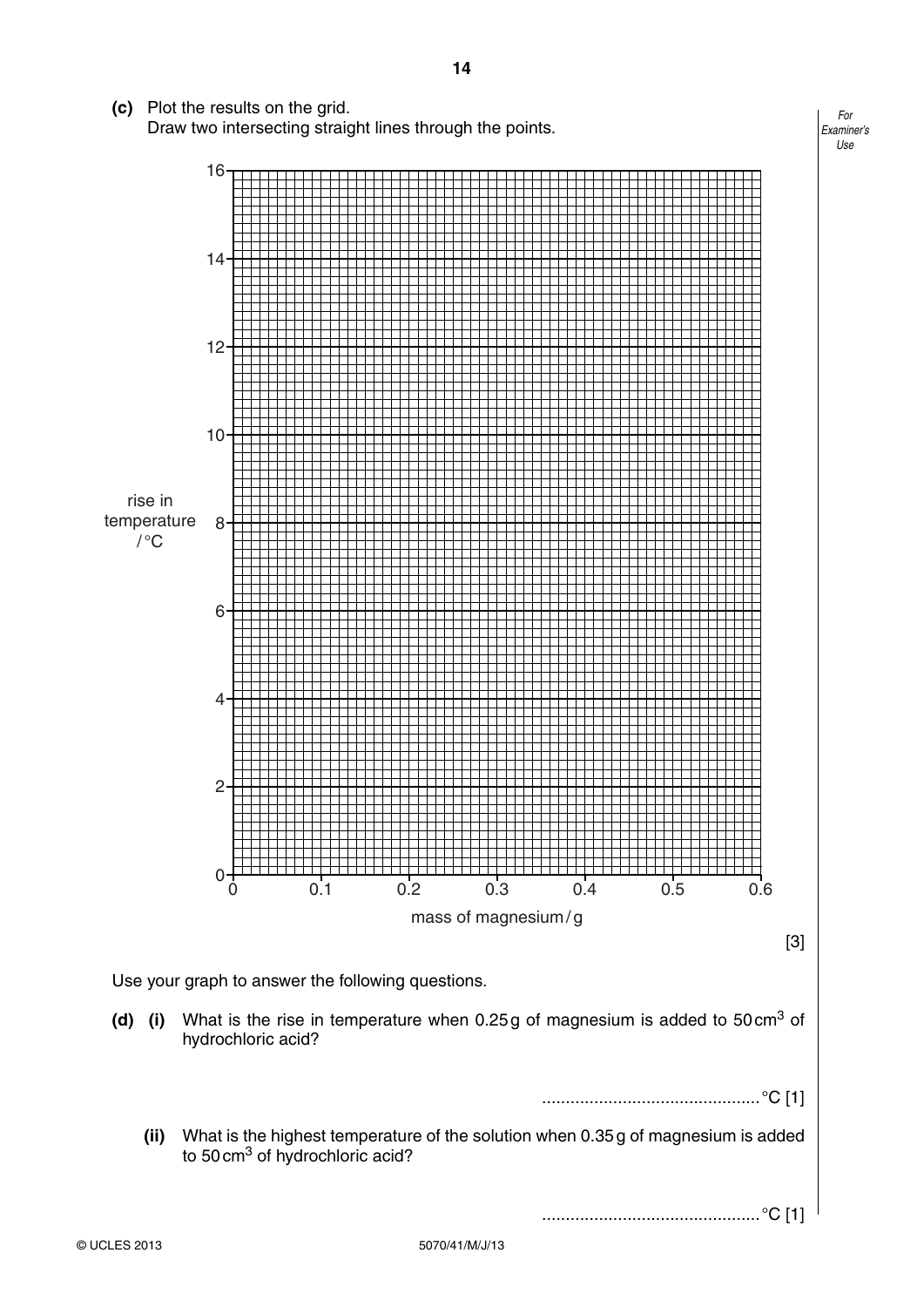|     |       | (e) Why are the last two rises in temperature the same?                                                                                                                | For<br>Examiner's<br>Use |
|-----|-------|------------------------------------------------------------------------------------------------------------------------------------------------------------------------|--------------------------|
| (f) | (i)   | From your graph, what mass of magnesium is required to neutralise 50 cm <sup>3</sup> of the<br>hydrochloric acid used in the experiment?                               |                          |
|     |       |                                                                                                                                                                        |                          |
|     | (ii)  | Using your answer to (f)(i), calculate the number of moles of magnesium required<br>to neutralise the hydrochloric acid.<br>$[A_r: Mg, 24]$                            |                          |
|     |       |                                                                                                                                                                        |                          |
|     |       |                                                                                                                                                                        |                          |
|     | (iii) | Using your answer to (f)(ii) and the equation for the reaction, calculate the<br>concentration in mol/dm <sup>3</sup> of the hydrochloric acid used in the experiment. |                          |
|     |       | $Mg + 2HCl \rightarrow MgCl2 + H2$                                                                                                                                     |                          |
|     |       |                                                                                                                                                                        |                          |
|     |       |                                                                                                                                                                        |                          |
|     |       |                                                                                                                                                                        |                          |
|     |       | [Total: 13]                                                                                                                                                            |                          |
|     |       |                                                                                                                                                                        |                          |
|     |       |                                                                                                                                                                        |                          |
|     |       |                                                                                                                                                                        |                          |
|     |       |                                                                                                                                                                        |                          |
|     |       |                                                                                                                                                                        |                          |
|     |       |                                                                                                                                                                        |                          |